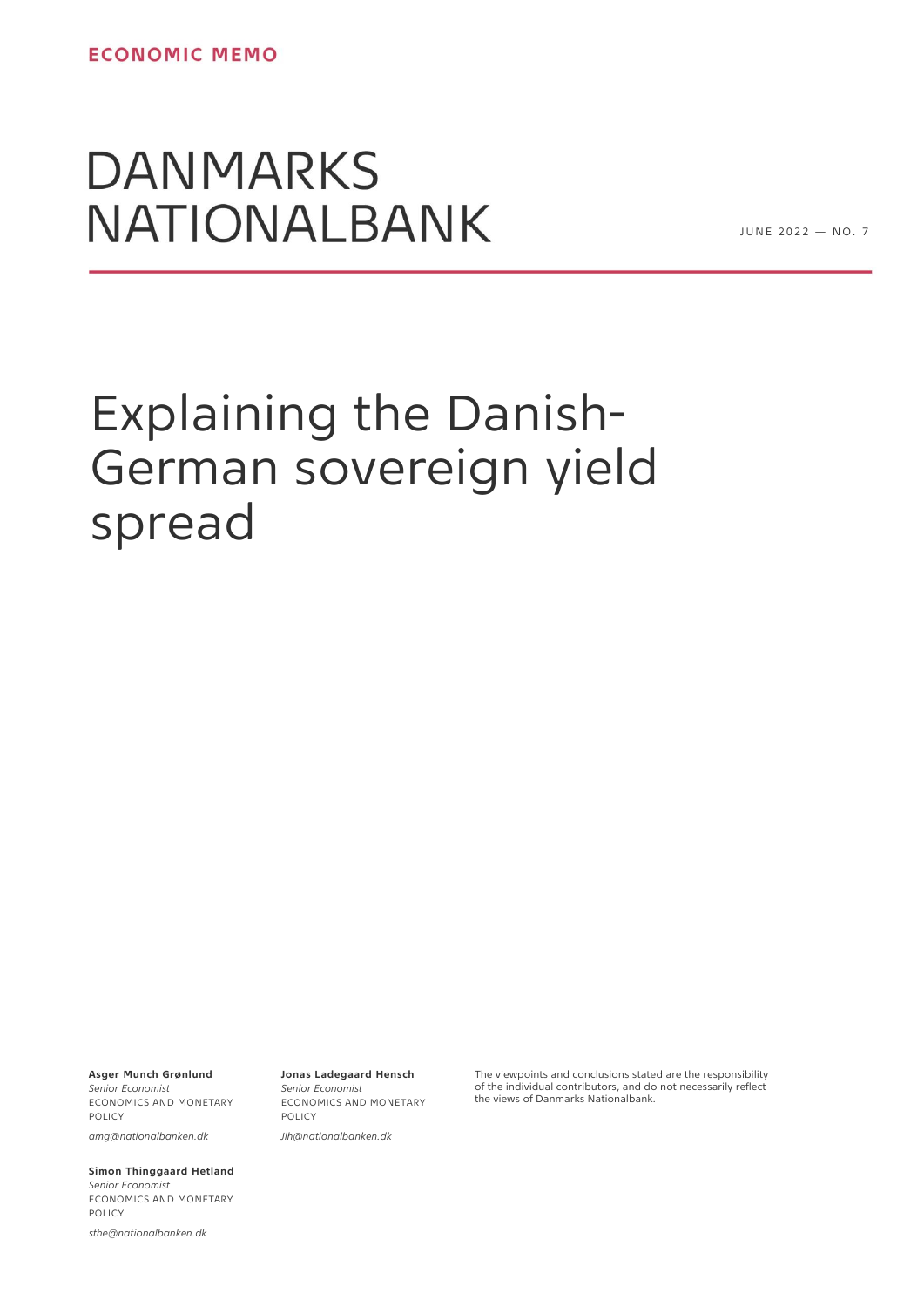## Explaining the Danish-German sovereign yield spread

## **Abstract**

In the years leading up to the pandemic, the yield spread between Danish and German sovereign bonds was roughly zero across maturities. In March 2020, the spreads widened and have stayed positive since.

This memo investigates the drivers of the 10-year yield spread, which has widened 25 basis points from January 2020 to March 2022. The widening is found to be driven mainly by a larger term premium spread. We propose two explanations behind this related to financial frictions. First, the ECB's significant bond purchases during the pandemic has increased collateral scarcity of German sovereign bonds. Second, duration on callable Danish mortgage bonds have increased substantially, possibly lowering demand for Danish sovereign bonds.

Empirically, collateral scarcity of German sovereign bonds and duration on Danish mortgage bonds are found to have widened the 10-year yield spread by 9 and 5 basis points, respectively, from January 2020 to March 2022. Differences in liquidity is found to be an important factor as well.

## 1. Motivation and main conclusions

Understanding the drivers of the 10-year yield spread between Danish and German sovereign bonds is important. First, it helps clarify why government bond yields in Denmark are currently higher relative to German bond yields. Second, it quantifies whether the widening of the spread has been caused by temporary or more long-lasting effects. This is especially important for government debt operations and investors' portfolio decisions.

Historically, the Danish 10-year government bond yield has followed its German counterpart closely, see chart 1. The Danish and German economies are both robust, their government bonds exhibit low credit risk, and there is limited exchange rate risk due to the Danish krone being pegged to the euro.

The 10-year yield spread between the Danish and German sovereign bonds was close to zero in the years leading up to the outbreak of the pandemic in March 2020, after which it widened to around 25 basis points and has stayed at that level since. This Economic Memo analyses the developments behind the widening in that period.<sup>12</sup>

## **Larger Danish term premium has widened the 10 year yield spread during the pandemic**

Long-term bond yields reflect the expectations of future short-term bond yields and a 'term premium' capturing various risk premia for i.a. interest rate risk, credit risk, liquidity risk etc. In section 2, we decompose the 10-year yield spread between Denmark and Germany into differences in expectations of future short-term yields and differences in the term premium using the methodology in Joslin et al. (2011). The model

<sup>2</sup> Short-term yield spreads have also widened after March 2020. For instance, the 2-year sovereign yield spread between Denmark and Germany has widened 15 basis points. The widening of the short-term yield spread is driven by some of the same factors as the long-term yield spreads, including the 10-year yield spread.

 $1$  This also implies that expectations of future policy rates evolve similarly in Denmark and the euro area. One exception is short-lived periods with pressure on the exchange rate between Danish kroner and euro.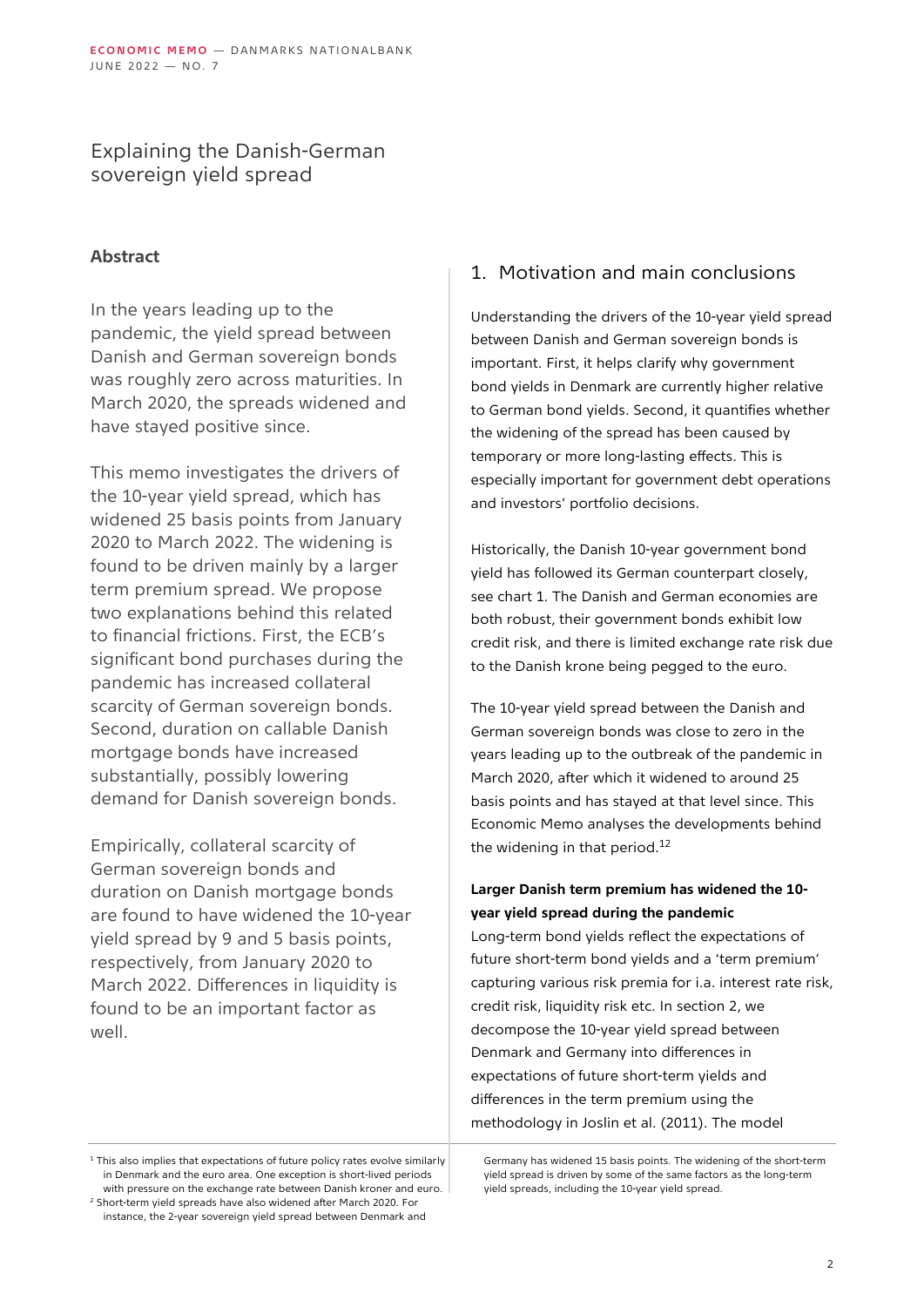suggests that the increased 10-year yield spread mainly reflects a larger Danish term premium relative to the German, see chart 2. In addition, expectations of future short-term government bond yields have contributed around 7 basis points to the widening of the 10-year sovereign yield spread. For comparison, the monetary policy rate spread has increased 5 basis points in the period considered. $3$ 

## **The wider term premium spread could be driven by supply and demand effects**

In section 3, we propose and explain two channels related to financial market frictions, which may explain the recent increase in the 10-year Danish term premium relative to the German. Both channels work by affecting the supply or demand for either Danish or German government bonds:

**1. Scarcity of German sovereign bonds following ECB quantitative easing (QE):** The Eurosystem's substantial purchases of German sovereign bonds since March 2020 have made them scarce for other investors. This could entail a scarcity premium, as German sovereign bonds are widely used as collateral in the repo-market.<sup>4</sup> Hence, investors might be willing to pay a premium for German government bonds compared to Danish.

**2. Increased duration on Danish mortgage bonds:** A larger supply of interest rate risk on Danish callable mortgage bonds, caused by the embedded prepayment option in the bonds, could have lowered the demand for Danish government bonds.

## **Empirically, multiple drivers contribute to the elevated term premia spread**

In section 4, we set up an autoregressive distributed lag model to estimate the effect of the two channels for the widening of the 10-year term premium spread. We control for differences in traditional risk factors and differences in funding costs, measured by cross-currency basis. The risk factors included are liquidity, credit and volatility, measured by the bidask spread on 10-year sovereign bonds, 10-year credit default swaps and realised volatility, respectively.



Source: Nordea Analytics.

<sup>3</sup> In assessing the monetary policy rate spread, we consider the difference between Danmarks Nationalbank's current account rate (certificates of deposit rate prior to March 2021) and the ECB's deposit facility rate. We ignore the 10-basis point cut in the certificates of deposit rate in March 2021, since it was part of the technical adjustment of the monetary policy instruments, aiming at a neutral effect on benchmark

money market rates and the exchange rate, see Danmarks Nationalbank (2021).

4 We measure the scarcity premium as the difference between repo rates with German sovereign bonds as general collateral and the deposit facility rate of the ECB.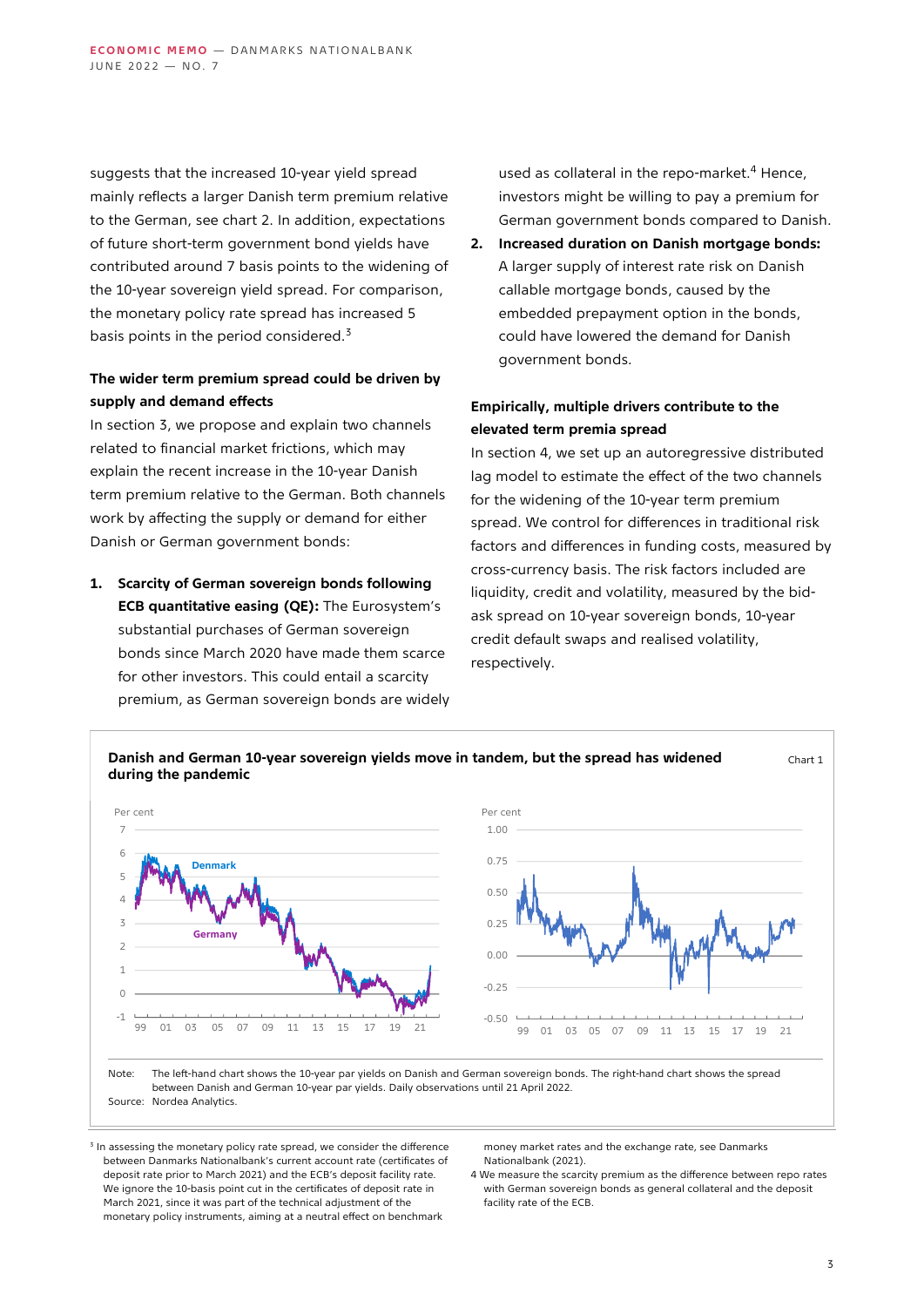

**Multiple drivers behind the wider 10 year sovereign yield spread since**  Chart 2

Of the suggested channels and risk factors, the scarcity of German sovereign bonds due to QE is the most significant contributor to the widening of the government bond spread from January 2020 to March 2022. The model suggests that collateral scarcity on German sovereign bonds has increased the 10-yield spread between Danish and German sovereign bonds by 9 basis points, cf. chart 2. Moreover, the jump in krone duration on Danish mortgage bonds is found to increase the yield spread by 5 basis points. Differences in liquidity, which is a well-known driver of the yield spread,<sup>5</sup> accounts for slightly below 8 basis points of the total widening of 25 basis points.

2. The spread between 10-year term premia on Danish and German sovereigns has widened

According to the linearised version of the riskaugmented expectations theory of the term structure, the yields on long-term bonds equal an

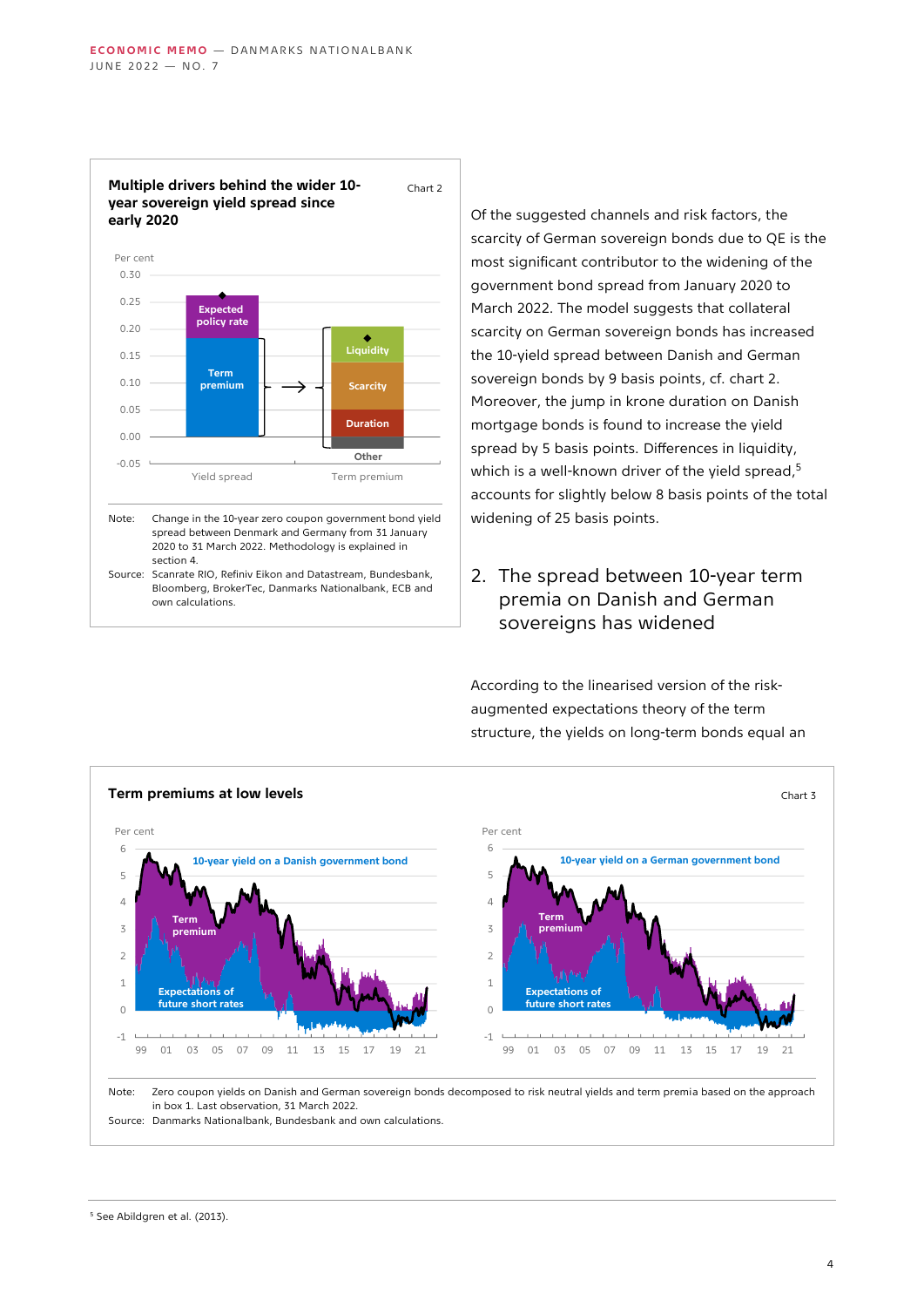average of expected future short rates (that can be interpreted as monetary policy rates) plus a timevarying and maturity-dependent term premium:



The term premium captures the compensation that investors require to hold a long-maturity bond rather than rolling over short-maturity bonds, and reflects various risk premia, for instance interest rate risk, liquidity risk, credit risk etc. To estimate the term premium, expectations about the future path of interest rates are needed. As expectations of shortterm interest rates are not directly observable, we need a model for describing the dynamics of yields with different maturities.

We decompose the vields on 10-year government bonds in Germany and Denmark into expectations of future short-term rates and a term premium using a dynamic no-arbitrage term structure model, see box 1. The estimated level of the term premium is subject to uncertainty and may differ across models and estimation techniques, see e.g. Cohen et al. (2018). The model used in this memo is robust to alternative specifications within the same model class, see box 2. The model used in this memo belongs to a broader class, which also includes the arbitrage-free Nelson-Siegel model, see Christensen, Diebold, and Rudebusch (2011).

## **Expectations of future policy rates follow each other closely due to the peg**

Overall, the development in expectations of future short rates and the term premium have evolved broadly similarly in Denmark and Germany, see chart 3. This reflects the credibility of the fixed exchange rate regime and that Danmarks Nationalbank will typically mirror the ECB's changes in policy rates. Since March 2020, expectations to future short-term rates have changed slightly, cf. chart 4. This reflects that the monetary policy rate spread between Denmark and the euro area has increased 5 basis

points since the outbreak of the pandemic. Additionally, Danish overnight index swap (OIS) rates have moved closer to Danmarks Nationalbank's lending rate.<sup>6</sup>

## **Term premia tend to co-move, but have contributed to the recent widening of the spread**

Both the Danish and German term premia were around 2 percentage points until early 2014, after which they dropped sharply, cf. chart 3. According to our estimates, the widening in the 10-year government bond spread during the pandemic is primarily caused by a larger increase in the Danish term premium relative to the one in Germany.



 $6$  See Danmarks Nationalbank (2022) for further explanations.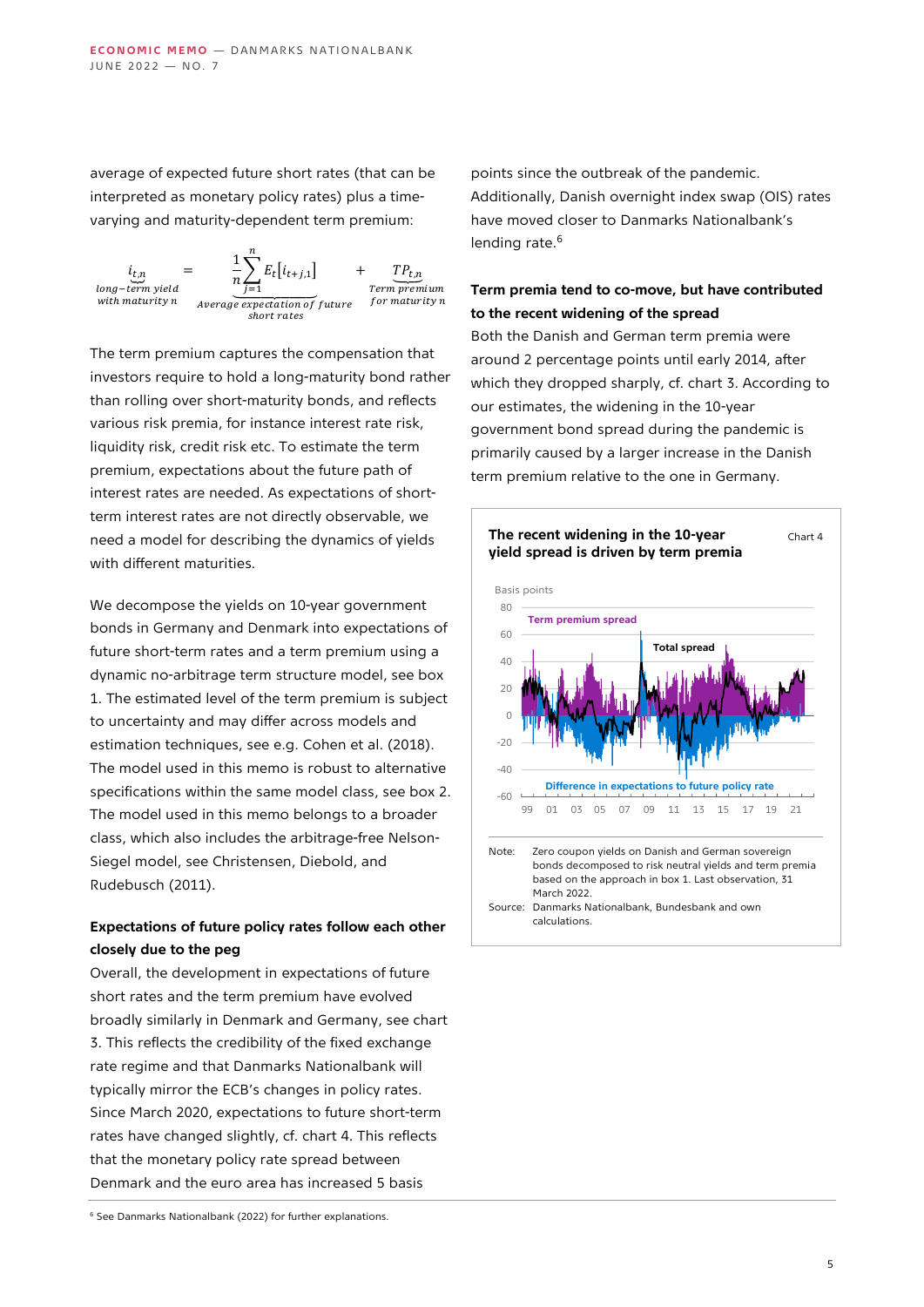#### **A no-arbitrage model for the term structure of interest rates** Box 1

Expectations of future short-term interest rates are not observable, and to obtain an estimate of the term premium, we need a model of the term structure of interest rates.

So-called 'affine' term structure models are a popular class of models for estimating the term structure.<sup>1</sup> These models are based on the empirical observation that interest rates are highly correlated across different maturities and across time. Principal component analysis shows that 99.9 per cent of variation in Danish and German interest rates can be explained by three orthogonal factors, the level, slope and curvature of the yield curve. By describing the dynamic evolution of these latent factors, and by imposing no-arbitrage conditions, we can develop forecasts for short-term interest rates, as e.g. needed for estimating the term premium.

We use the model from Joslin et al. (2011). The model is a no-arbitrage model estimated in two steps based on principal components. The model and estimation method are among the most widely used by practitioners and in academia, see e.g. Eser et al. (2019). The model assumes that the three latent factors follow a VAR(1) process,

$$
X_t = \mu + \Phi X_{t-1} + \Sigma_u u_t, \quad u_t \sim N(0, I_k).
$$

Based on a stochastic version of the expectation hypothesis, along with an assumption that the price of risk is linear in the factors,  $X_t$ ,  $\lambda_t=\lambda_0+\lambda'_1X_t$ , it is possible to derive model-based zero-coupon interest rates,  $i_{t,n}$ , for a government bond with maturity in  $n$  months as,

$$
i_{t,n} = -\frac{1}{n}(A_n + B'_n X_t),
$$

where  $A_n$  and  $B_n$  contain recursive no-arbitrage conditions,

$$
A_n = A_{n-1} + B'_{n-1}(\mu - \lambda_0) + 0.5B'_{n-1}\Sigma_u\Sigma'_uB_{n-1} - \delta_0,
$$
  

$$
B'_n = B'_{n-1}(\Phi - \lambda_1) + \delta'_1,
$$

which are initialised in  $A_1 = -\delta_0$ ,  $B'_1 = -\delta'_1$ . The model-implied one-month (policy) interest rate is therefore  $i_{t,1} = d_0 + d'_1 X_t$ .

The model is estimated in two steps.<sup>2</sup> In the first step  $X_t$  is derived as the first three principal components from the term structure of interest rates, $^3$  after which  $\mu$ ,  $\Phi$  and  $\Sigma_u$  can be estimated using OLS. In the second step,  $\delta_0$ ,  $\delta_1$ ,  $\lambda_0$  and  $\lambda_1$  are estimated using maximum likelihood, conditional on the estimates from the first step.

Because the model explicitly imposes no-arbitrage and provides a value for the price of risk (the parameters in the matrices  $\lambda_0$  and  $\lambda_1$ ), it is possible to compute the expected interest rates in a world with no risk, i.e. one in which the expectation hypothesis holds. Practically, this is done by computing  $A_n$  and  $B'_n$  with  $\lambda_0 = \lambda_1 = 0$ . Doing so yields a term structure defined solely by expectations about future short interest rates. This risk-neutral term structure is denoted  $\frac{1}{n}\sum_{j=1}^nE_t(i_{t+j,1})$ . The term premium at time  $t$  for a bond with maturity  $n$  is defined as the difference between the observed zero-coupon interest rates, and the expectation about future short interest rates under the physical probability measure,

$$
TP_{t,n} = i_{t,n} - \frac{1}{n} \sum_{j=1}^{n} E_t(i_{t+j,1}).
$$

Phrased differently, observable zero-coupon interest rates can be decomposed into two parts, one which relates to the expectations about future short-term interest rates,  $E_t(i_{t+i,1})$ , and the term premium,

$$
y_{t,n} = \frac{1}{n} \sum_{j=1}^{n} E_t(i_{t+j,1}) + T P_{t,n}.
$$

- <sup>2.</sup> The model is estimated using the stepwise procedure introduced by Joslin, Singleton and Zhu (2011).
- $3.$  In this analysis bonds of maturities  $n = [6M, 1Y, 2Y, 5Y, 7Y, 10Y]$  are used. We use monthly Danish and German government zero-coupon yields, which are calibrated using a static Nelson-Siegel-Svensson model. The sample spans 1999/01-2022/03.

 $1$ . The class of models was introduced by Duffie and Kan (1996), and Dai and Singleton (2000) as an extension of the Vasicek (1977) and Cox, Ingersoll and Ross (1985) models. Alternatives to the affine term structure models include dynamic Nelson-Siegel models, which were introduced in Diebold and Li (2006).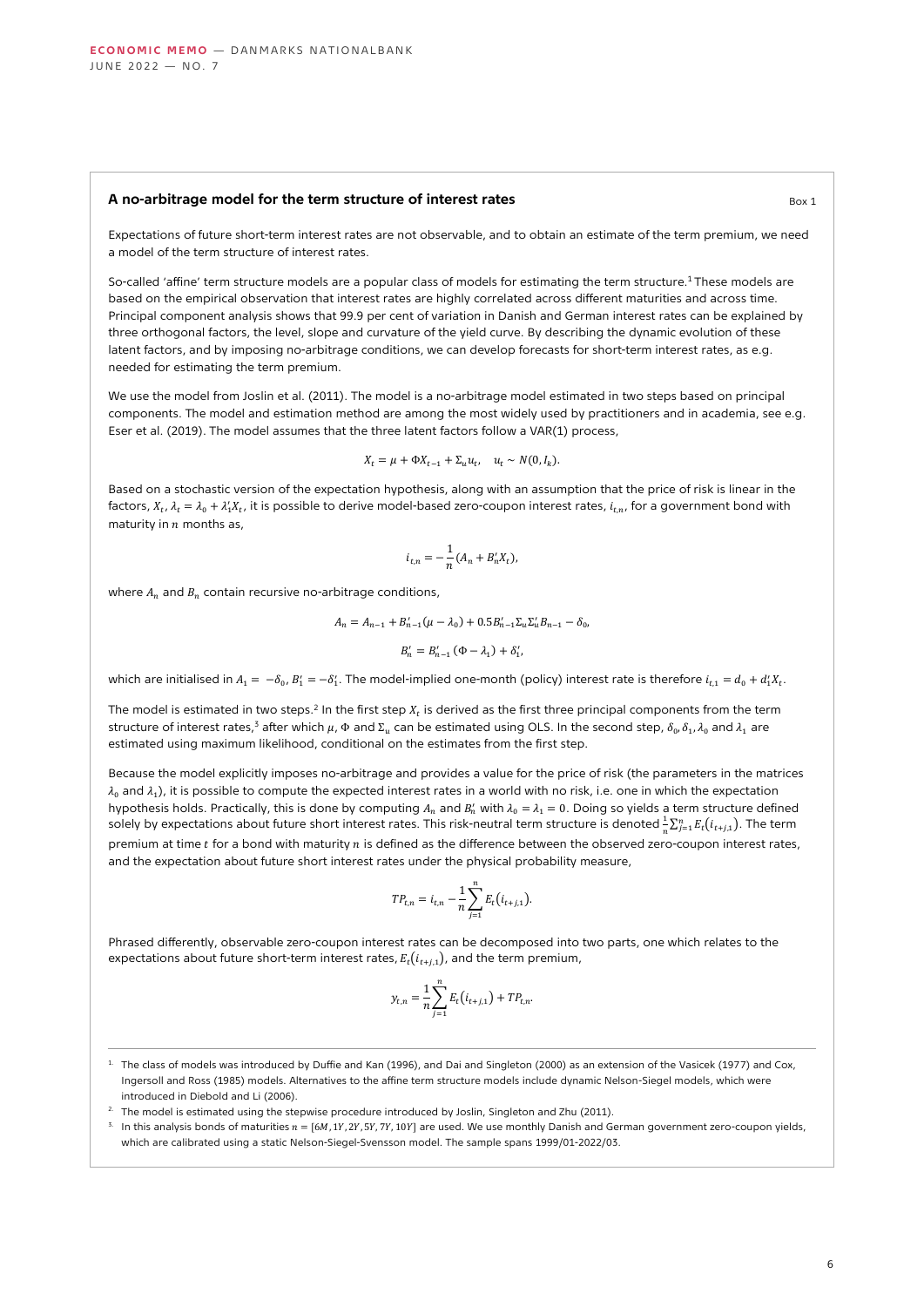#### **Term premium estimates are robust across different estimation methods** Box 2

As a sanity check, we estimate three alternative models in addition to the one outlined in box 1. All four models imply mean-reversion of the short rate to an unconditional mean, and can be considered to be of the same family of models. We note that the models are favoured work-horse models in the literature. Overall, the estimated term premia are broadly similar: While the level of the estimated term premia varies slightly, the variation is unaffected across the methods, as is commonly found in the literature, see e.g. McCoy (2019). Dai and Singleton (2000) is identical to Joslin et al. (2011). However, the model is estimated via a Kalman filter. Theoretically, it delivers a more efficient estimation method, but can in practice give rise to some estimation issues. Adrian et al. (2013) is identical to the Dai and Singleton (2000) and Joslin et al. (2011) model, but is estimated using Fama-MacBeth regressions. It is developed and used by the New York Fed. Diebold and Li (2006) is a dynamic Nelson Siegel model. The model does not enforce no-arbitrage conditions, and the riskneutral measure is unknown. In practice, the model is easier to estimate and interpret than no-arbitrage models. It is also commonly used by central banks. We use the Nyholm (2015) version of the model.

#### **The 10-year term premium on German sovereign yields**



## 3. Supply and demand channels driving the widening in the term premia spread

In efficient financial markets, yield spreads reflect differences in risk. If not, they should be traded to zero by arbitrageurs. Hence, the wider yield spread between Danish and German government bonds could be due to changes in investors' perceived risk of the bonds. However, it could also be related to financial frictions, driven by supply and demand factors. Greenwood, Hanson, and Liao (2018) argue that market segmentation imply that investors are specialised in specific bond classes and might have inflexible investment mandates. Hence, a supply shock originating in one bond market segment (like German sovereign bonds) might not entail perfect spillovers to other segments (for instance Danish sovereign bonds). Furthermore, Vayanos and Vila (2009) argue that if investors are risk averse and have preferred investment habitats, supply shocks to a specific group of bonds (e.g. due to changes in duration) affect relative prices. As a consequence, capital allocation might be slow-moving between markets, meaning that supply and demand shocks could have persistent price impact.

## 3.1 Collateral scarcity on German sovereign bonds due to ECB QE

## **The Eurosystem's asset purchases have lowered the free float of German government bonds**

Since the introduction of the pandemic emergency purchasing program (PEPP) in March 2020, the Eurosystem's monthly net purchases have been substantial, see chart 5. Recently, the net purchases have been in line with or higher than the net issuance of government bonds in the euro area. This has affected the 'free float' of German sovereign bonds, measuring the share of the bonds not held by the Eurosystem, cf. chart 6. During the pandemic ECB's asset purchase programmes has lowered the 'free float' of German sovereign bonds substantially. The Eurosystem currently owns around half of German sovereign bonds. The purchases have lowered the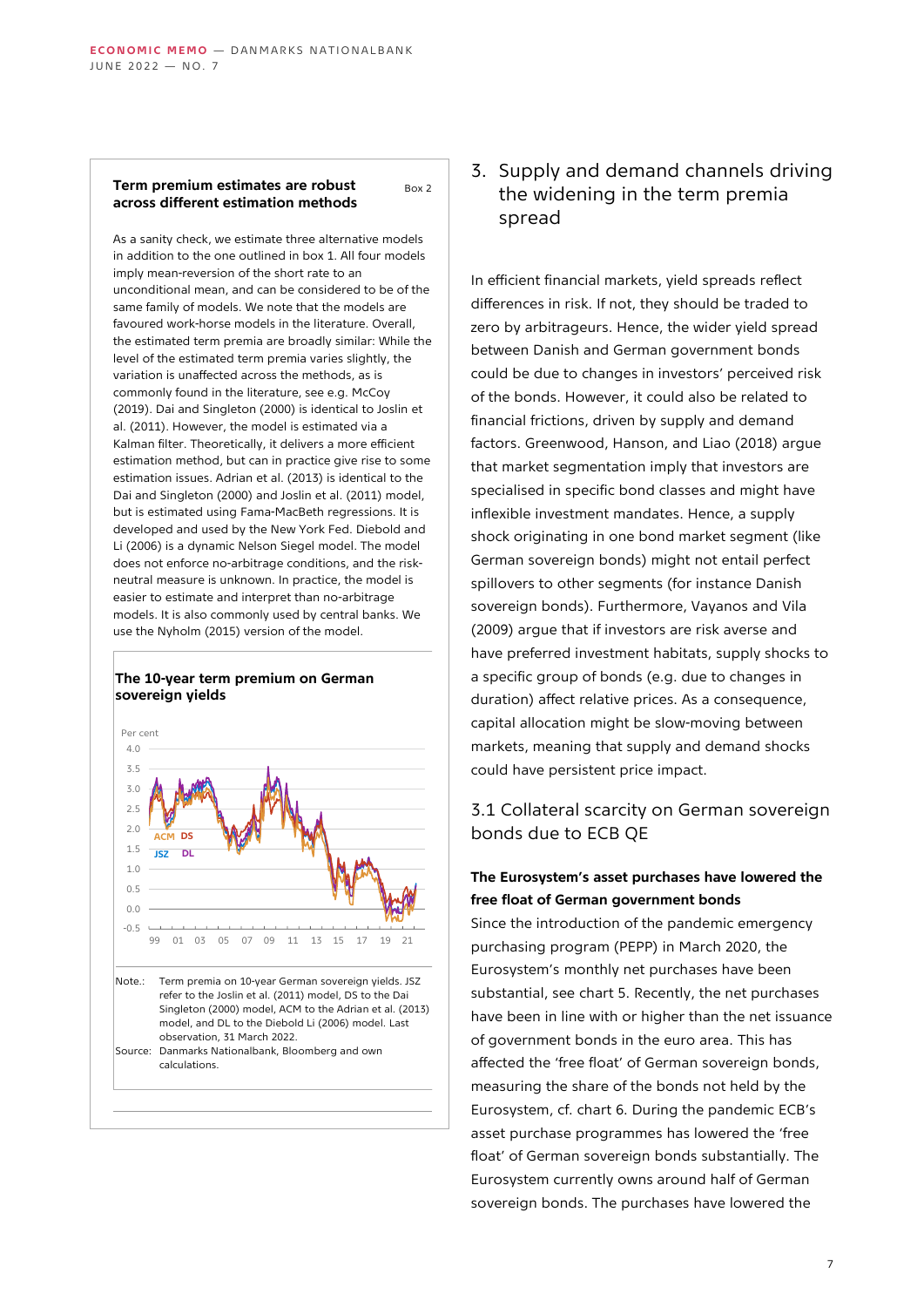supply of duration left for private investors, contributing to keeping the German term premium at a low level, cf. Eser et al. (2019). In an arbitrage-free term structure model they show that a lower share of free float duration in the euro area has compressed the term premium. Li and Wei (2012) find similar effects of the Federal Reserve's large-scale asset purchase programmes on the 10-year term premium on US Treasuries.

## **Assets purchases of the Eurosystem spill over to Danish bonds, but not perfectly**

Several papers have identified sizable spillovers from asset purchase programmes to other bond market segments.<sup>7</sup> According to Jensen et al. (2017) there were large spillovers from the ECB's Public Sector Purchase Programme (PSPP) starting in March 2015 to the Danish sovereign bond market. Intuitively, Danish and German government bonds have similar risk profiles, and investors might rebalance their portfolios towards Danish government bonds, when the Eurosystem's purchases lower the supply of German government bonds.

However, the spillovers to the Danish government bond market might not be perfect. For instance, German sovereign bonds are the benchmark safe assets in the euro zone, and are widely used as collateral in the European repo market. $8$  Hence, investors might have some special preferences for German sovereign bonds compared to Danish ones.





- $<sup>7</sup>$  See Krishnamurthy and Vissing-Jørgensen (2011) for bond market</sup> spillovers in the US, Jensen et al. (2017) for spillovers to Denmark from ECB monetary policy shocks, and Autrup and Jensen (2021) for spillovers from the ECB's APP to the demand for Danish bonds via Danish pension funds.
- <sup>8</sup> A sovereign repo is a financial security where the buyer of the security provides the seller with short-term liquidity. In return, the buyer

receives a sovereign bond from the seller as collateral. The buyer receives the repo rate as remuneration for the provision of short-term liquidity. The repo is thus for the buyer comparable to securities lending, and the repo rate can be interpreted as a securities lending fee.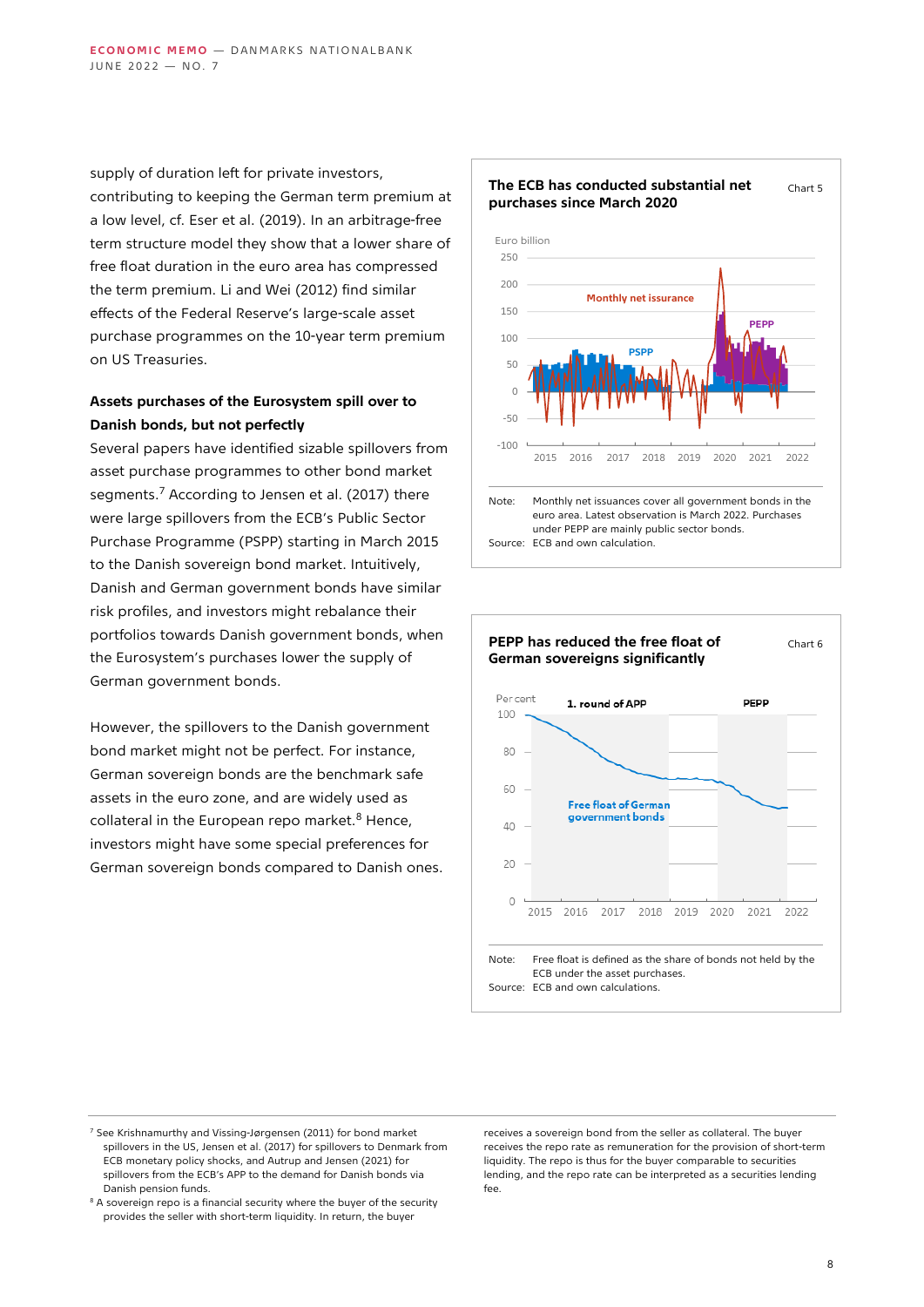## **Collateral scarcity of German sovereign bonds has increased**

The combination of a low free-float and collateral scarcity implies that investors might be willing to pay a premium for German government bonds. Additionally, the ECB's asset purchase programmes have increased excess liquidity in the euro area banking system significantly, and also created a rebalancing need among private investors selling bonds to the Eurosystem. Both put downward pressure on repo rates, since the latter might imply that investors deposit more funds through the repo market. The expansion in central bank reserves associated with QE can thus have implication for the prices (and yields) on other assets than the ones eligible for purchase (Christensen and Krogstrup (2018) refer to this as "reserve-induced portfolio effects").

These effects are illustrated by the repo rates of German sovereign bonds having moved below the interest rate of the ECB's deposit facility, cf. chart 7.<sup>9</sup> This was also the case during PSPP in 2015. The purchaser or borrower of the repo therefore has to pay a comparatively high premium for borrowing German bonds in the repo market, increasing the "collateral scarcity" of the bonds. This suggests that investors generally have been willing to pay a premium for borrowing German sovereign bonds. Besides QE this could reflect a special preference for German sovereign bonds over Danish ones, for instance due to regulatory reasons, safe-haven dynamics etc.

We define the 'collateral scarcity' premium as the difference between the deposit facility rate of the ECB and the general collateral repo rate of German sovereign bonds, cf. box 3. The collateral scarcity premium has been positive since the introduction of PSPP in 2015. The findings are in line with Jank and Mönsch (2018) and Arrata et al. (2020), who document that PSPP have lowered repo rates on

German sovereign bonds due to a higher collateral scarcity premium.

The collateral scarcity premium depends on the actual purchases by the ECB, and not the announcement of the purchases. This reflects that collateral scarcity occurs as bonds flow from the private market to the balance sheet of the ECB.



The scarcity premium gradually vanished towards the end of the first round of the PSPP, cf. chart 7. However, the premium has widened after the introduction of PEPP. Under the first round of the PSPP, the collateral scarcity premium peaked in December 2016 just before the ECB introduced its security lending against cash collateral. Specifically,

<sup>9</sup> However, various regulatory measures implemented in the same time frame may have an impact on the repo market. For example, the

leverage ratio and liquidity coverage ratio introduced as part of Basel III come into question as potential influencing factors.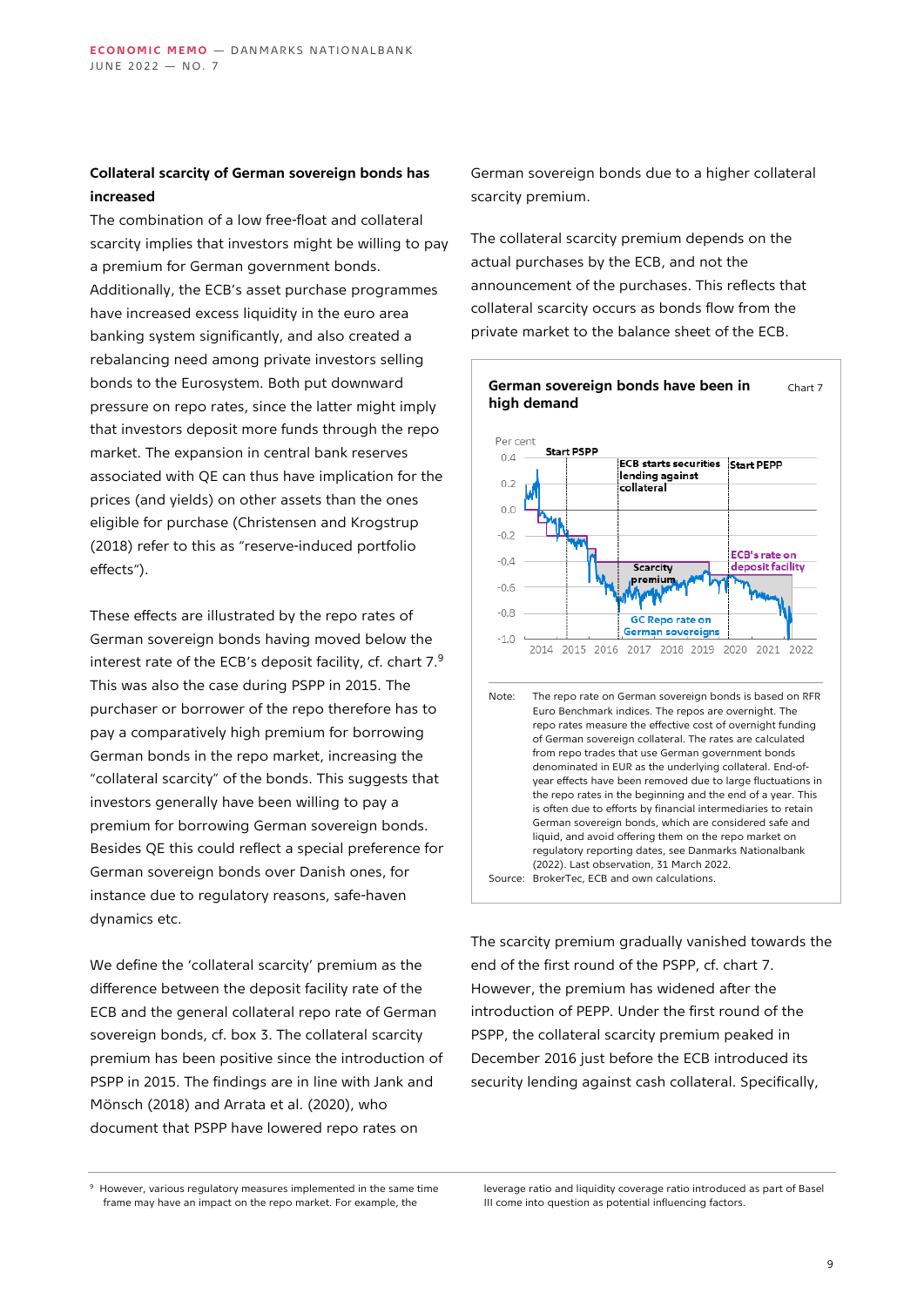#### **Specialness and scarcity premium on German sovereign bonds**

#### **Collateral scarcity premium**

Short-maturity repo rates will typically trade close to the monetary policy rates, as this constitutes an alternative to deposit funds for monetary counterparties. We compute the scarcity premium, defined as the average rate in a given general collateral (GC) segment minus the policy rate:

Scarcity premium =  $P$ olicy rate - GC repo rate

A positive scarcity premium indicates that funds can be placed in the repo market at rates *below* the ECB deposit facility rate. This partly reflects that not all participants in the repo market are monetary counterparts, and hence cannot deposit their funds at the ECB. This effect has been amplified by the increased euro area excess liquidity. It may also reflect that government bonds may be scarce and in demand in repo transactions for other uses. GC repos do not specify the specific security the cash lender will receive, but only a broad basket of bonds, for instance German government bonds. The introduction of the PSPP pushed the scarcity premium into positive territory for all GC collateral segments, cf. Schaffner (2019). The impact of the PSPP has been strongest in the German collateral segment as highlighted in chart 8.

#### **Collateral specialness premium**

In some cases agents demand specific bonds for collateral. For instance, if a bank wants to short a specific bond, the bank is willing to pay a premium to borrow that specific collateral (SC) in a repo rather than general collateral. According to Duffie (1996), the repo specialness premium is defined as the spread between the GC and SC repo rates of the same collateral segment:

 $Specialness$  premium = GC repo rate - SC repo rate

This premium is normally positive with the size reflecting the importance of the demand for specific collateral.

The scarcity and specialness premia on German sovereign bonds are shown in the chart below. The specialness premium has been positive during most of the available period, reflecting that investors generally have been willing to pay a premium for borrowing a specific German sovereign bond. This indicates that they are in high demand, potentially because the Eurosystem's asset purchases have left a low outstanding amount available for investors.

#### **Developments in scarcity and specialness premium on German sovereigns**



RFR Euro Benchmark indices and are based on overnight contracts. The specialness premium is calculated from the data on the SC repo rate on German sovereigns offered by Jank and Mönsch (2018). The data is only available up to February 2018. Last observation for the collateral scarcity premium is 31 March 2022.

Source: BrokerTec, ECB and own calculations and Jank and Mönsch (2018)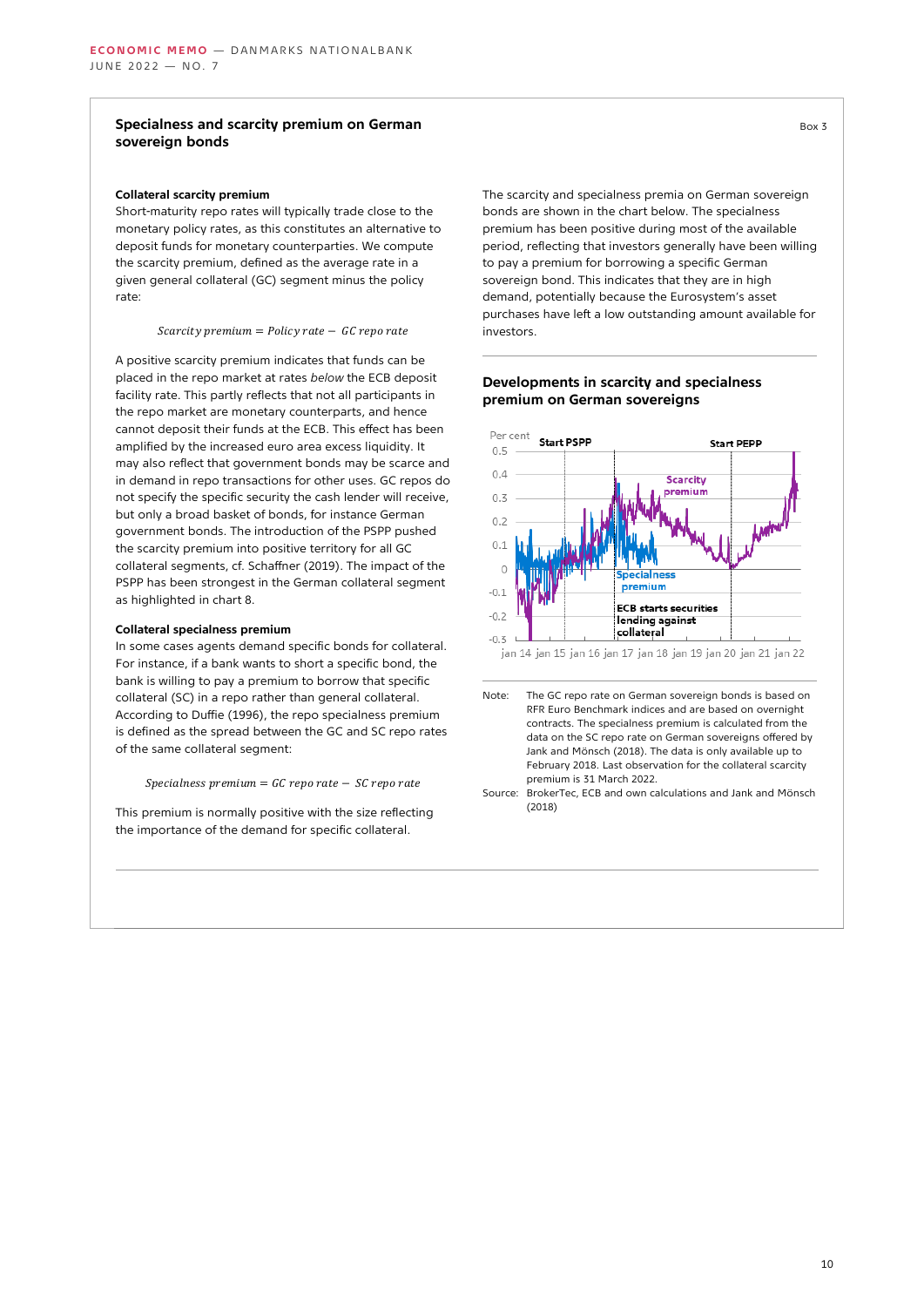ECB assets were made available for securities lending against cash up to a certain limit.

Seen in isolation, the ECB's securities lending against cash collateral led to unchanged repo rates on specific collateral (SC) repos due to their 'specialness', while repo rates on general collateral (GC) increased because the GC repos do not specify which security the cash lender will receive. For details see box 3. The collateral scarcity premium on German sovereign bonds has widened relatively to the ones on similar GC repos in other euro area countries, see chart 8. This suggests that investors have a preference for German sovereign bonds due to their collateral value. Consequently, private investors might not be willing to pay the same premium for Danish government bonds. We do not include the scarcity premium on Danish government bonds due to insufficient data, and since Danmarks Nationalbank has not launched asset purchase programmes.



## 3.2 Duration on Danish mortgage bonds

In Denmark, mortgages are typically financed directly through the issuance of mortgage bonds by a credit mortgage institution (match-funding principle). Fixed-rate mortgages are typically financed by 30 year callable bonds. Hence, the borrower has an option to redeem the underlying bond at par, making the maturity of the bonds highly uncertain, affecting their duration (a measure of interest rate risk). When interest rates rise and the price of the underlying bond therefore falls, it becomes less likely that the option is exercised, and the duration of the bond increases, see Achord et al. (2021).



## **Rising yields have led to a jump in duration on Danish callable mortgage bonds**

The yield to maturity on 30-year callable mortgage bonds has increased substantially since the outbreak of the pandemic, and in particular since the beginning of 2021, driven by rising risk-free rates and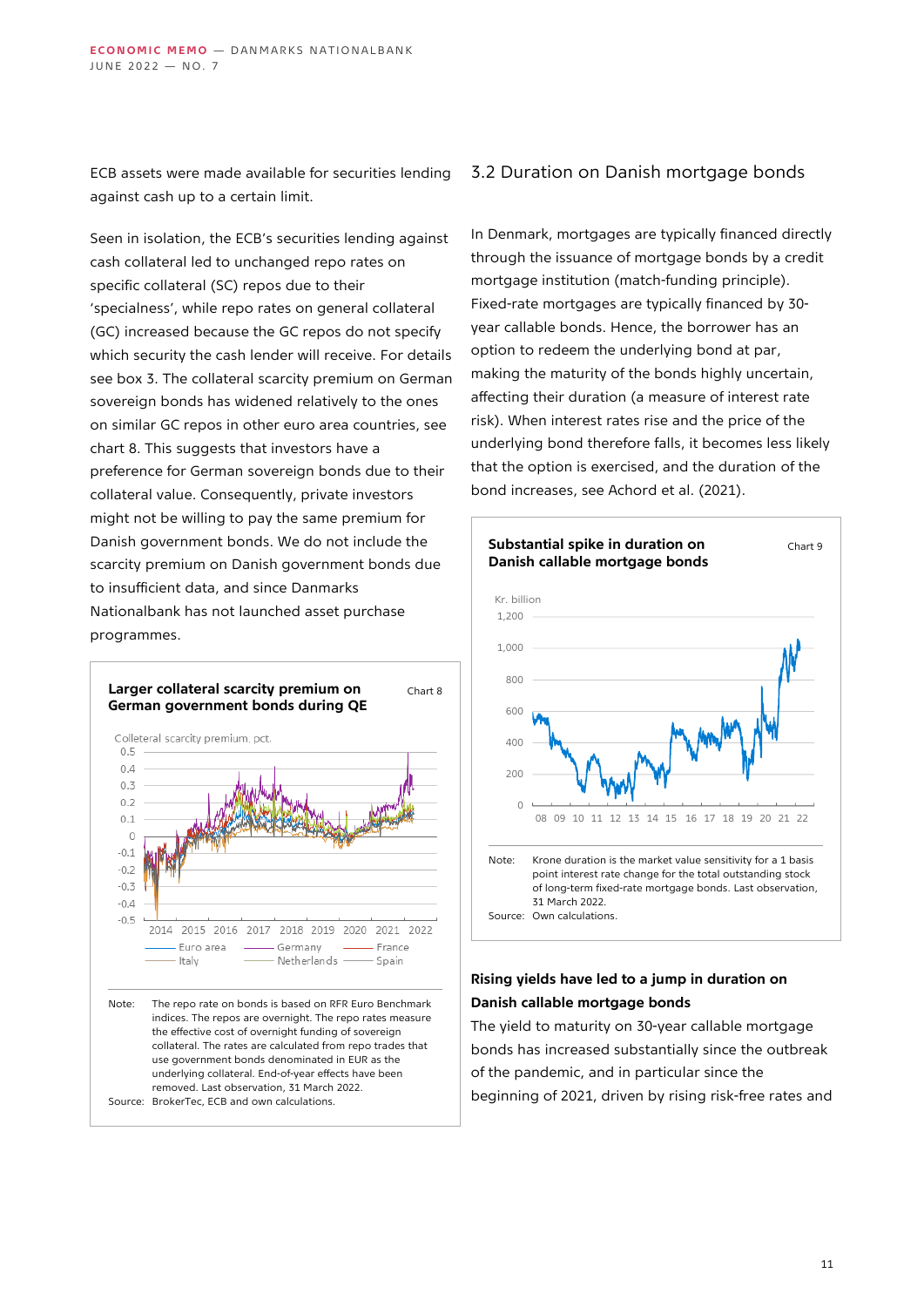a widening of the option-adjusted spread (OAS).<sup>10</sup> Consequently, the krone duration on the outstanding callable mortgage bonds have approximately doubled since the start of 2021, cf. chart 9.<sup>11</sup>

## **Spike in krone duration may have dampened the demand for Danish sovereign bonds**

The higher duration on Danish callable mortgage bonds increases the krone duration of the investors' assets as well, possibly creating a mismatch between the desired and actual duration of their portfolios. If investors have duration mandates, this could, in theory, lead to a lower demand for high duration bonds (including long term government bonds).

Achord et al. (2021) document that some domestic investors sell, or hold back on purchases of, Danish government bonds during duration jumps. Specifically, pension funds with flexible liability hedges typically sell Danish government bonds to buy more callable mortgage bonds during duration jumps. This might indicate that some investors have reduced their demand for high krone duration assets (like Danish sovereign bonds) for given market prices. The relative market pricing of these bonds could therefore be affected, possibly translating into a widening of the yield spread to Germany or other euro area countries.

## 4. Explaining the 10-year sovereign term premia spread

We now use an autoregressive distributed lag model to explain how the 10-year sovereign term premium spread relates to the collateral scarcity premium on German bonds and year-to-year changes in krone duration on Danish callable bonds, cf. box 4.

Besides the key explanatory variables, the model includes a range of control variables. These controls reflect risk factors, which investors want

compensation for. Most importantly, we control for differences in liquidity risk, measured by the bid-ask spread on 10-year Danish and German government bonds. Liquidity reflects uncertainty of how quickly the bonds can be sold without affecting the price. German sovereign bonds are more liquid than e.g. Danish bonds due to i.a. a deeper market, a larger number of market participants, the size of the bond series, and since there is also a futures market for German government bonds.

We also control for differences in realised volatility $12$ and credit risk, measured by differences in 10-year credit default swaps on the Danish and German government. The impact of the latter is expected to be negligible for the period considered due to AAAratings on both Danish and German sovereigns.



To control for relative funding costs between euro and Danish kroner, we include the cross-currency basis.<sup>13</sup> The cross-currency basis affects the cost of

<sup>&</sup>lt;sup>10</sup> See Danmarks Nationalbank (2022).

 $11$  The OAS widening may reflect a lower demand for callables due to the already observed increase in duration. OAS widening thus works as self-reinforcing effect that implies higher duration which hence increases rates and thus led to additional rise in duration.

 $12$  We measure yield volatility as the annualised standard deviation of monthly changes in 10-year yields, calculated over a 25-day window.

<sup>&</sup>lt;sup>13</sup> We define cross-currency basis as the deviation from the covered interest rate parity between Danish kroner and euro. Specifically, we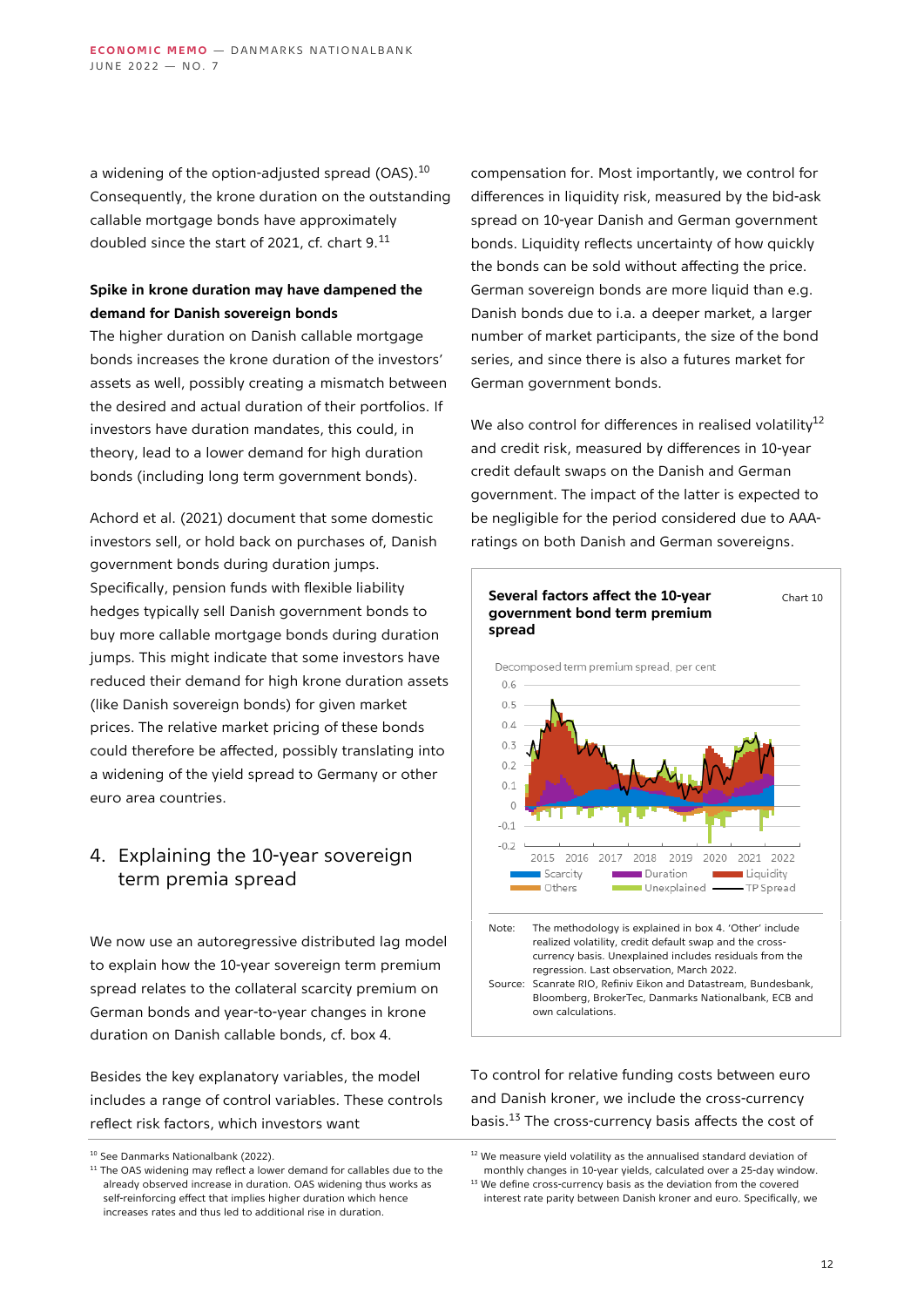funding an investment in Danish kroner for a euro area investor, and could affect demand for Danish government bonds.<sup>14</sup>

## **Several factors have contributed to the wider government bond spread**

According to the model, the widening of the 10-year term premium spread in March 2020 was driven by a lower liquidity in Danish government bonds relative to German ones and higher duration on Danish mortgage bonds, which spiked due to rising yields, cf. chart 10. Since the spring of 2020, the effect from liquidity has reversed somewhat, but differences in liquidity is still keeping the term premium spread above its pre-pandemic level. The contribution from liquidity reflects that the bid-ask spread on the Danish 10-year government have increased since the start of the pandemic.

The term premium spread widened further during 2021. The Eurosystem's substantial purchases of German government bonds through PEPP and PSPP and a low net issuance of new bonds in 2021 increased the collateral scarcity premium on German government bonds, adding to the term premium spread. A similar effect was seen in 2016-18 during the first round of ECB's APP. The surge in duration during the start of 2021 also added to the larger term premium spread.

The effect of collateral scarcity on German sovereign bonds indicates, that although there are substantial spillovers from the ECB asset purchase programmes to Denmark, the spillovers are less than one-to-one, when the intensity of asset purchases is large.

At first glance, this might seem to contrast the findings of Jensen et al. (2017). They show a close to one-to-one movement in 9-year Danish and German sovereign zero coupon yields in the two days following announcements regarding the ECB's APP

based on event study approach. Although the correlation is striking, the events cover a small part of the entire sample and do not take the collateral value of German sovereign bonds into account. Hence, our results indicate that differences in collateral value means that the pass-through from ECB's asset purchase programmes to the Danish bond market is less than one-to-one.

#### **The widening in 2015-16 mainly driven by liquidity**

In 2015, the term premium spread to Germany peaked at around 50 basis points and stayed elevated during 2016.<sup>15</sup> The widening of the term premium spread was then partly driven by duration increases on Danish mortgage bonds due to rising government bond yields. However, the main driver of the widening in 2015-16 was differences in bond liquidity, triggered by the unconventional measures taken to prevent the Danish krone from appreciating against the euro during the reverse krone crisis in the start of 2015.<sup>16</sup> The lack of issuance of Danish government bonds from the Ministry of Finance, after recommendation from Danmarks Nationalbank, lowered liquidity markedly.<sup>17</sup> This led to an increase in the compensation required by investors, resulting in a wider yield spread to Germany across maturities. Naturally, this could also be a driver behind the increase in duration on callable mortgage bonds.

## 5. Implications

We have found that, since 2015, the 10-year Danish-German sovereign yield spread has depended on three main factors: The collateral scarcity premium on German government bonds, the yearly growth in the krone duration on Danish mortgage bonds, and differences in sovereign bond liquidity, measured by the bid-ask spreads. Accordingly, future movements in the 10-year government bonds yield spread

use the 3-month FX forward spread minus the 3-month OIS spread between Denmark and the euro area. A larger cross-currency basis makes it more attractive for euro area investors to buy Danish bonds.

<sup>14</sup> However, it should be noted that the causal link is unclear. An increase in the cross-currency basis could also reflect a lower demand for Danish kroner.

<sup>&</sup>lt;sup>15</sup> Note that the 10-year yield spread in total "only" increased around 30 basis points, reflecting that Danmarks Nationalbank conducted an

independent policy rate cut to counter a appreciation pressure on the Danish krone in January and February 2015.

<sup>&</sup>lt;sup>16</sup> See Danmarks Nationalbank (2015).

 $17$  The issuance stop initially worked similar to Quantitative Easings, since the supply of government bonds available for private investors declined. As a result, Danish government bonds yields dropped across maturities following the announcement.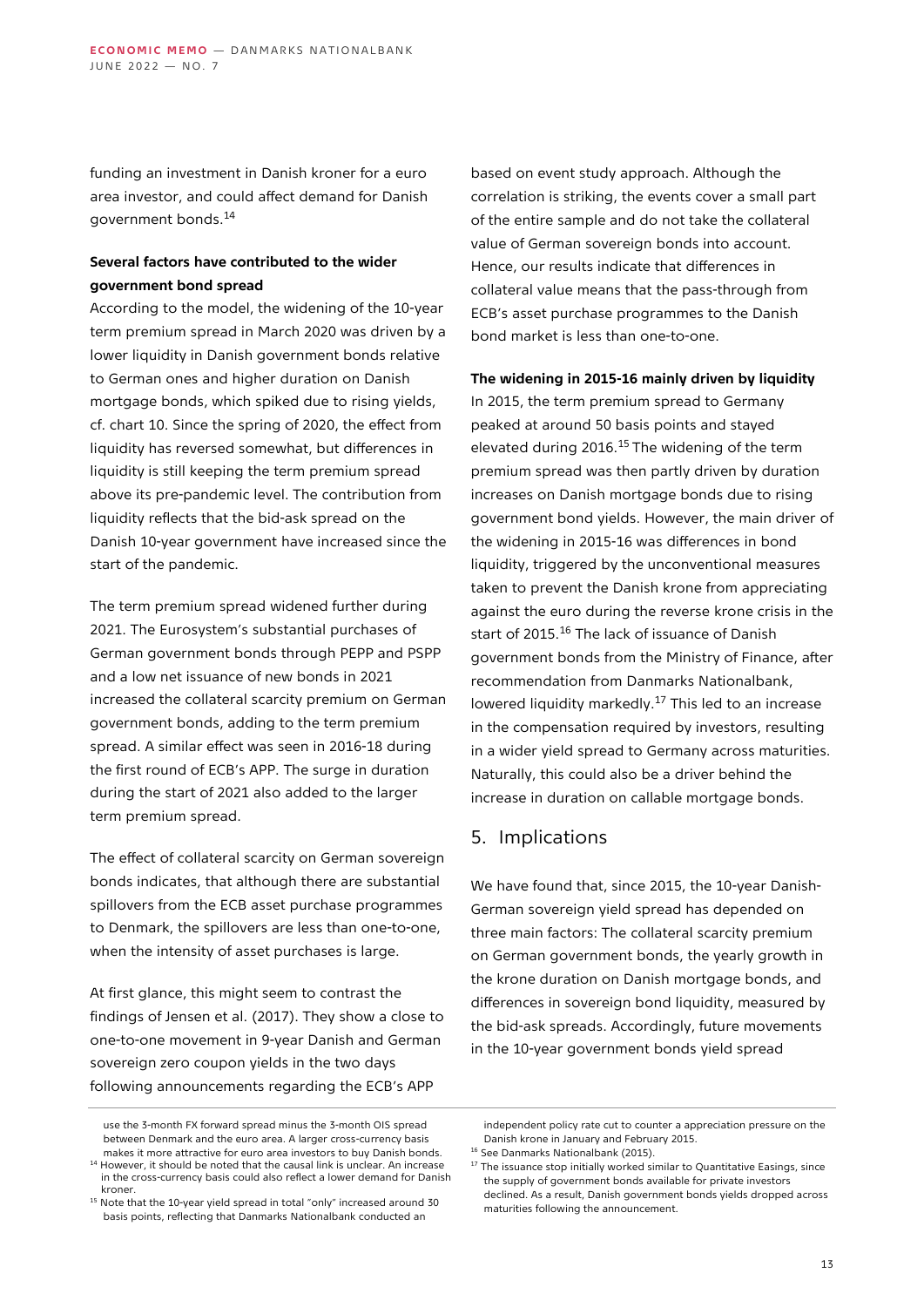between Denmark and Germany may depend on developments in these three factors.

The collateral scarcity premium on German government bonds could be somewhat eased as the ECB concludes its net purchases under the APP. This was also the case when the ECB ended its first net purchase phase through PSPP between 2015 and 2018.

The development in duration on Danish callable mortgage bonds depends on the interest rate path and behaviour by borrowers. Recently, many borrowers have conducted buybacks of the bonds behind their mortgages at prices significantly below par on the back of rising interest rates. Refinancing to new mortgages implies that duration declines. Adjustable-rate mortgages are financed by shorter maturity bonds having less duration than 30-year mortgages. New callable mortgage bonds are issued close to par, making it more likely that borrowers exercise the option on the new loan compared to the one, they might have bought back in the market. Hence, the duration on the bond behind the new mortgage is lower. Although buybacks could have implications for the development in duration, the financial incentives for refinancing to higher coupon rate mortgages are less obvious than refinancing to a lower one (see Hensch (2021)).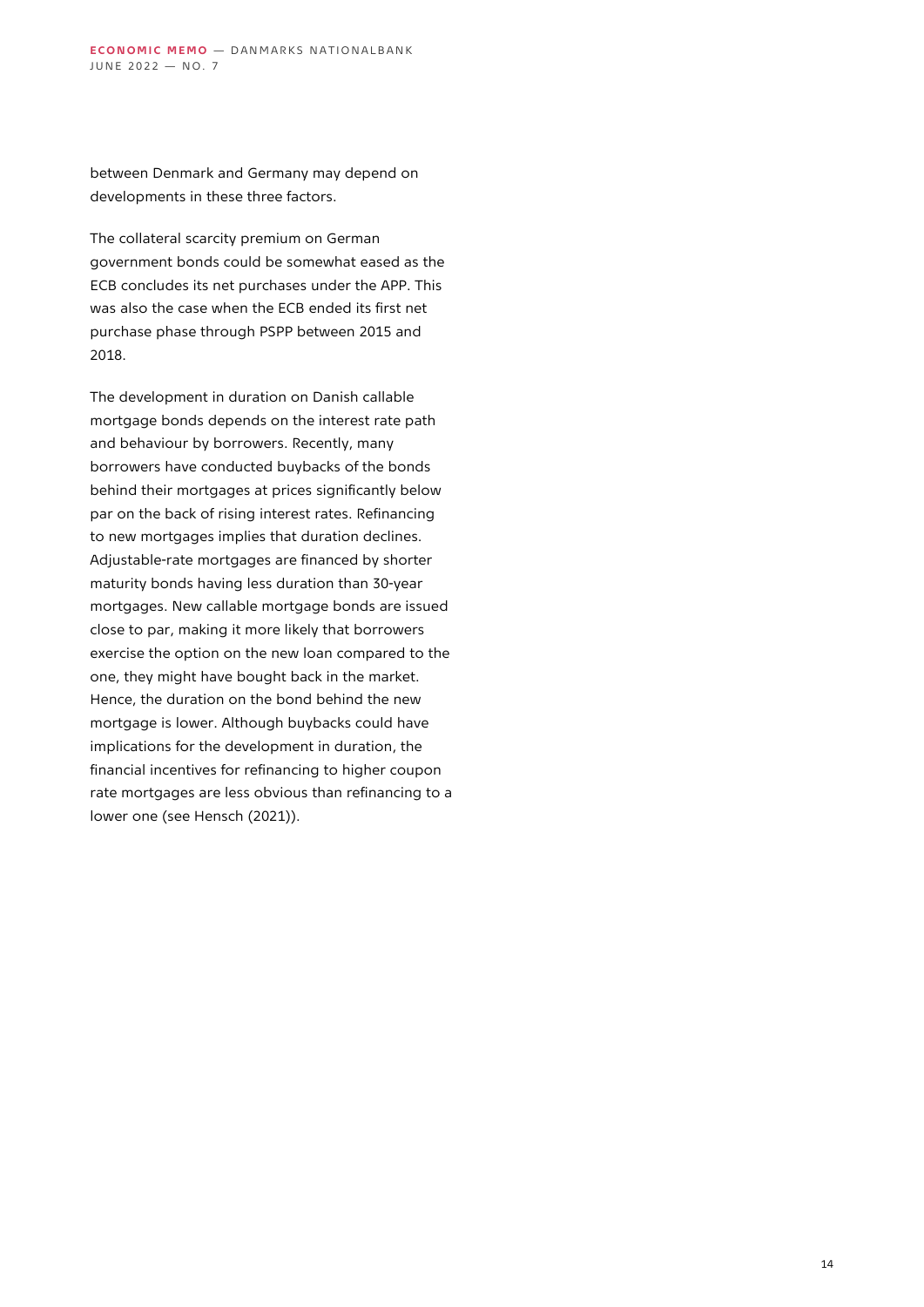#### **A simple model for the 10-year Danish-German sovereign term premium spread**

To examine the driving forces of the Danish-German term premium spread, we set up an autoregressive distributed lag (ADL) model. Let  $y_t^{DK-GE}$  denote the 10-year term premium spread at time  $t$ , and let  $X_t$  denote the vector of explanatory variables. The model is then

$$
y_t^{DK-GE} = \phi y_{t-1}^{DK-GE} + \gamma' X_t + u_t,
$$

for  $t = 1, ..., T$  and  $u_t$  iid  $(0, \sigma^2)$ . Here,  $X_t$  contains the explanatory variables covered in the main text. The lagged value of the term premium spread is included to account for the autocorrelation inherent in the term premium spread, ensuring that the model is well-specified. As the krone duration is non-stationary, we include the year-onyear growth rate in duration to ensure valid inference. Besides the key explanatory variables, the year-on-year relative change in the krone duration and collateral scarcity of German government bonds, the model includes control variables for differences in volatility, credit risk, liquidity and the cross-currency basis.

In order to assess how the explanatory variables affect the term premium spread, we rewrite the ADL-model in its moving-average (MA) form by recursive substitution:

$$
y_t^{DK-GE} = \sum_{i=0}^{t-1} \phi^i (\gamma' X_{t-i} + u_{t-i}) + \phi^t y_0^{DK-GE},
$$

such that the term premium spread at time  $t$  is a function of all lagged explanatory variables in  $X_{t-i}$  , past shocks  $u_{t-i}$  , and a contribution from the initial value,  $\phi^t y_0^{DK-GE}$  1

By rewriting the model in the MA-form, we can study which variables drive the yield spread at a given point in time, without the influence of the lagged yield spread.

The parameters  $\phi$  and  $\gamma$  are estimated using OLS and are reported in table 1 along with residual misspecification tests. The model is estimated on monthly data from January 2015, the month the ECB announced its first round of QE (implemented from March 2015), to March 2022. The residual misspecification tests indicate that the model is well-specified.

We find that the estimated coefficients of the (year-on-year relative change in) krone duration and collateral scarcity of German government bonds have the expected sign and are economically and statistically significant. Furthermore, the term controlling for differences in liquidity is also economically and statistically significant. The remainder of the control variables are insignificant. The decomposition from 2015 to 2022 is shown in chart 10.

| ٠<br>I<br>. .<br>× |  |
|--------------------|--|
|                    |  |

As a robustness check, we also estimate the model on a larger sample, from July 2008 to March 2022, which yields the same overall conclusions.<sup>2</sup> The robustness check can be found in chart A in the appendix.

| <b>Estimation results</b> |          | Table 1     |
|---------------------------|----------|-------------|
|                           | Estimate | t-statistic |
| ∆Duration/Duration        | 0.0003   | 3.09        |
| Collateral Scarcity       | 0.1093   | 3.14        |
| Liquidity                 | 1.7854   | 3.33        |
| Volatility                | 0.0007   | 0.24        |
| <b>FX Basis</b>           | 0.0465   | 1.21        |
| Credit risk               | 0.0008   | 0.60        |
| Lagged TP spread          | 0.6580   | 9.21        |
| Adj. r^2                  | 80.0%    |             |

#### Misspecification tests

|                                                           | p-value |
|-----------------------------------------------------------|---------|
| Autocorrelation                                           | 0.09    |
| Heteroscedasticity                                        | 0.82    |
| Normality                                                 | 0.19    |
|                                                           |         |
| The misspecification tests conducted are for the<br>Note: |         |

absence of autocorrelation, the absence of heteroscedasticity, and whether the error terms follow a normal distribution with a zero mean.

Source: Authors calculations.

- 1. Because the estimated process is geometrically ergodic and strictly stationary, |ϕ|<1, the contribution from the initial value vanishes exponentially fast.
- 2. In the extended sample, the estimated parameters are broadly similar, but collateral scarcity is insignificant. Additional diagnostics indicate that there is a structural break in the parameters following the period of 2008-2012, i.e. the financial crisis and the sovereign debt crisis.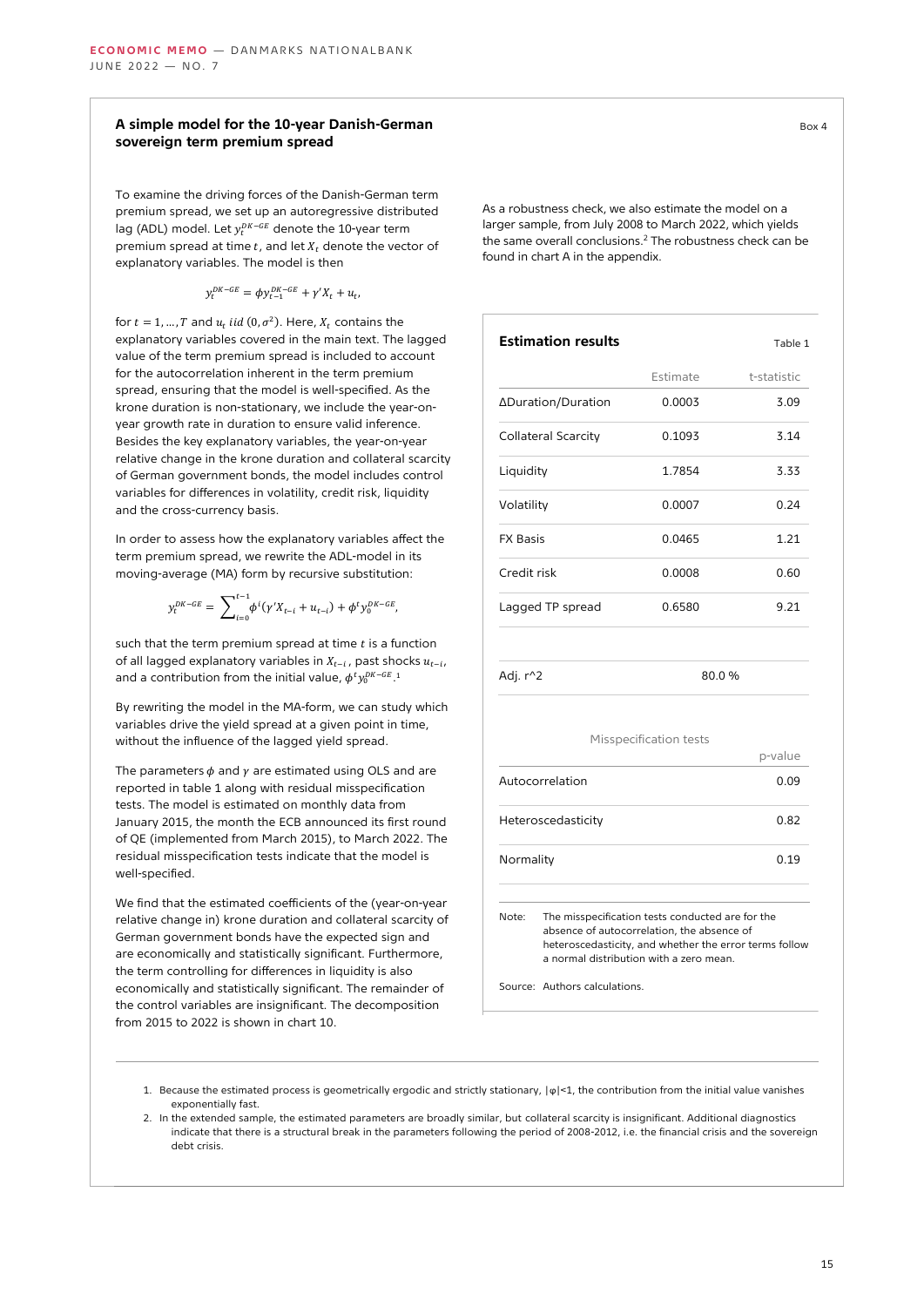## Literature

Abilgren, Kim, Lars Risbjerg, Casper Thomsen, David Altenhofen, Jane Lohff, Nicolaj Christensen, Jacob Ejsing, Signe Hansen, and Susanne Thamsborg (2013), Long-term yield spreads to Germany, *Danmarks Nationalbank Monetary Review*, 1st quarter.

Adrian, Tobias, Richard Crump, and Emanuel Moench (2013), Pricing the term structure with linear regressions, *Journal of Financial Economics,* vol. 110(1), pp. 110-138.

Achord, Samuel Donald, Søren Lejsgaard Autrup, Nastasija Loncar, Alexander Meldgaard Otte, Lars Risbjerg, Casper Rønde, and Johan Emil Westergaard (2021), Domestic bond portfolio adjustments during duration jumps, *Danmarks Nationalbank Economic Memo*, no. 10.

Arrata, William, Benoît Nguyen, Imène Rahmouni-Rousseau, and Miklos Vari (2020), The scarcity effect of QE on repo rates: Evidence from the euro area, *Journal of Finance*, vol. 137(3), pp. 837-856.

Autrup, Søren Lejsgaard, and Jakob Roager Jensen (2021), QE in a quasi-preferred habitat: The case of the Danish pension sector and the ECB asset purchase programme, *Danmarks Nationalbank, Working Paper,* no. 167.

Christensen, Jens H.E., Francis X. Diebold and Glenn D. Rudebusch (2011), The affine arbitrage-free class of Nelson-Siegel term structure models, *Journal of Economtrics,* vol. 164(1), pp. 4-20.

Christensen, Jens H. E. and Signe Krogstrup (2018), A portfolio model of quantitative easing, Federal Reserve Bank of San Francisco Working Paper 2016- 12.

Cohen, Benjamin, Peter Hördahl, and Dora Xia (2018), Term premia: models and some stylised facts, *BIS Quarterly Review.*

Cox, John, Jonathan Ingersoll, and Stephen Ross (1985), An intertemporal general equilibrium model of asset prices, *Econometrica,* vol. 53(2), pp. 363-384.

Dai, Qiang and Kenneth Singleton (2000), Specification Analysis of Affine Term Structure Models. *The Journal of Finance* vol. 55(5), pp. 1943- 1978.

Danmarks Nationalbank (2015), The Danish krone under pressure in January-February 2015, *Monetary Review 1st quarter*.

Danmarks Nationalbank (2021), Technical adjustment of the monetary policy instruments, *Danmarks Nationalbank Analysis*, No. 5.

Danmarks Nationalbank (2022), Monetary and Financial Trends – Rising inflation and Russian invasion have increased volatility, *Danmarks Nationalbank Analysis*, No. 4.

Diebold, Francis and Canlin Li (2006). Forecasting the term structure of government bond yields. *Journal of Econometrics,* vol. 130(2), pp. 337-364.

Duffie, Darrell (1996), Special repo rate, *The Journal of Finance*, Vol 51(2), pp. 493-526.

Duffie, Darrel, and Rui Kan (1996), A yield‐factor model of interest rates, *Mathematical Finance*, vol. 6(4), pp. 379-406.

Eser, Fabian, Wolfgang Lemke, Ken Nyholm, Soeren Radde, and Andreea Vladu (2019), Tracing the Impact of the ECB's Asset Purchase Programme on the Yield Curve, *ECB Working Paper*, no. 2293.

Greenwood, Robin, Samuel Hanson, and Gordon Liao (2018), Asset Price Dynamics in Partially Segmented Markets, *The Review of Financial Studies*, vol. 31(9), pp. 3307-3343.

Hensch, Jonas Ladegaard (2021), The role of refinancing in the interest rate pass-through to fixedrate mortgage contracts, *Danmarks Nationalbank Working Paper*, No. 174.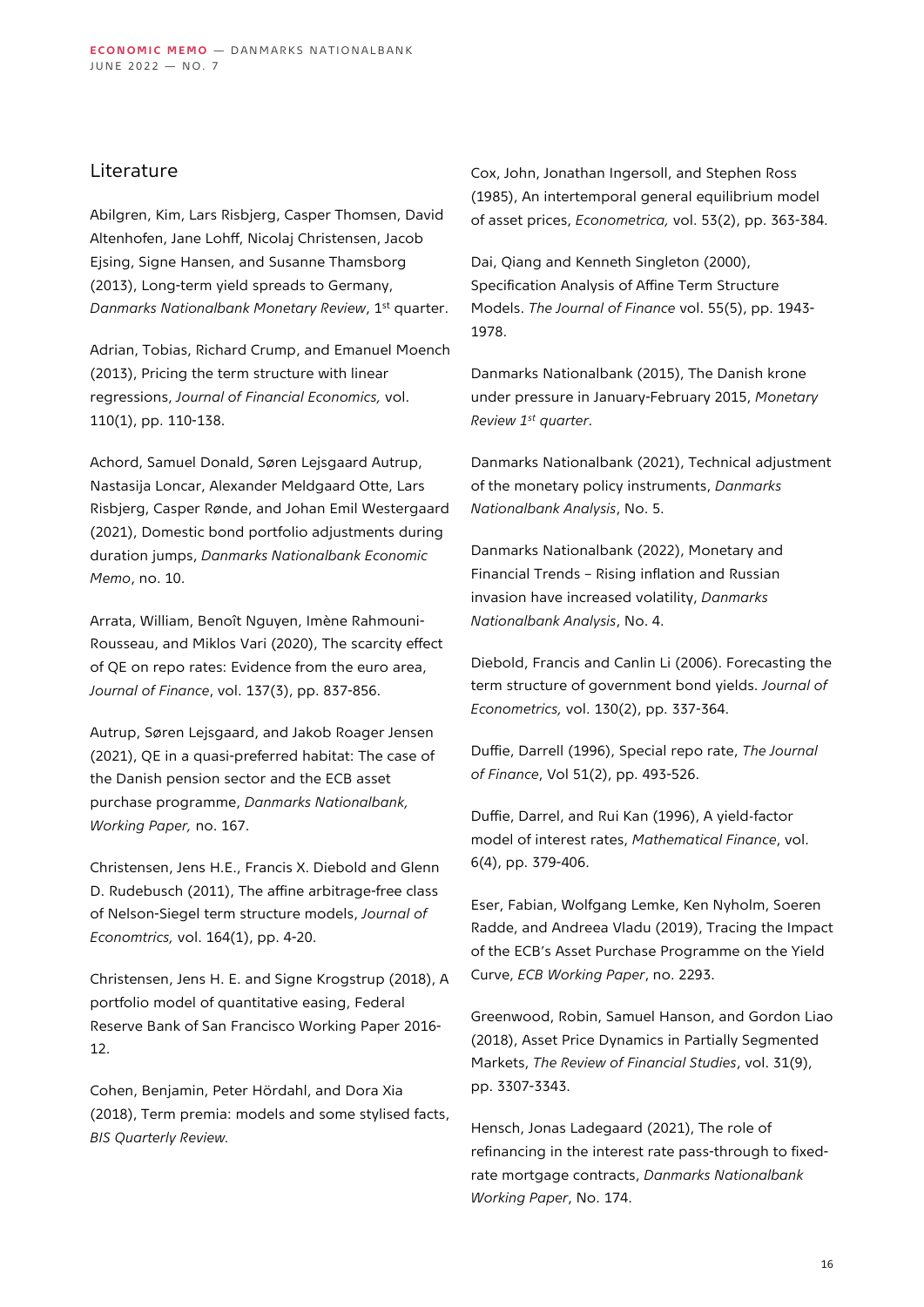Jank, Stephan and Emannuel Mönsch (2018), The impact of Eurosystem bond purchases on the repo market, *Deutsche Bank Research Brief*.

Jensen, Jakob Roager, Jakob Guldbæk Mikkelsen, and Morten Spange (2017), The ECB's unconventional monetary policy and the role of exchange rate regimes in cross-country spillovers, *Danmarks Nationalbank Working Paper* no. 119.

Joslin, Scott, Kenneth Singleton, and Haoxiang Zhu (2011), A new perspective on Gaussian dynamic term structure models, *The Review of Financial Studies*, vol. 24(3), pp. 926-970.

Krishnamurthy, Arvind and Annette Vissing-Jørgensen (2011), The Effects of Quantitative Easing on Interest Rates: Channels and Implications for Policy, *Brookings Papers on Economic Activity*, pp. 215-287.

Li, Canlin and Min Wei (2012), Term Structure Modelling with Supply Factors and the Federal Reserve's Large-Scale Asset Purchase Programs, *International Journal of Central Banking*, vol. 9(1), pp. 3-39.

McCoy, Eric (2019), A calibration of the Term Premia to the Euro Area, *European Commission Discussion Paper*, no. 110.

Nyholm, Ken (2015), A rotated Dynamic Nelson-Siegel model with macro-financial applications, *ECB Working Paper*, no. 1851.

Schaffner, Patrick, Angelo Ranaldo, and Kostas Tsatsaronis (2019), Euro Repo Market Functioning: Collateral is King, *BIS Quarterly Review*.

Vasicek, Oldrich (1997), An equilibrium characterization of the term structure, *Journal of Financial Economics*, vol. 5(2), pp. 177-188.

Vayanos, Dimitri and Jean-Luc Vila (2009), A Preferred-Habitat Model of the Term Structure of Interest Rates, *NBER Working paper*.

## A. Appendix

Chart A depicts the historical decomposition of the term premium spread for a longer sample, going back to 2008. We again find that collateral scarcity of German sovereign bonds, duration on Danish mortgage bonds and differences in liquidity are the primary drivers of the Danish-German 10-year term premium spread.